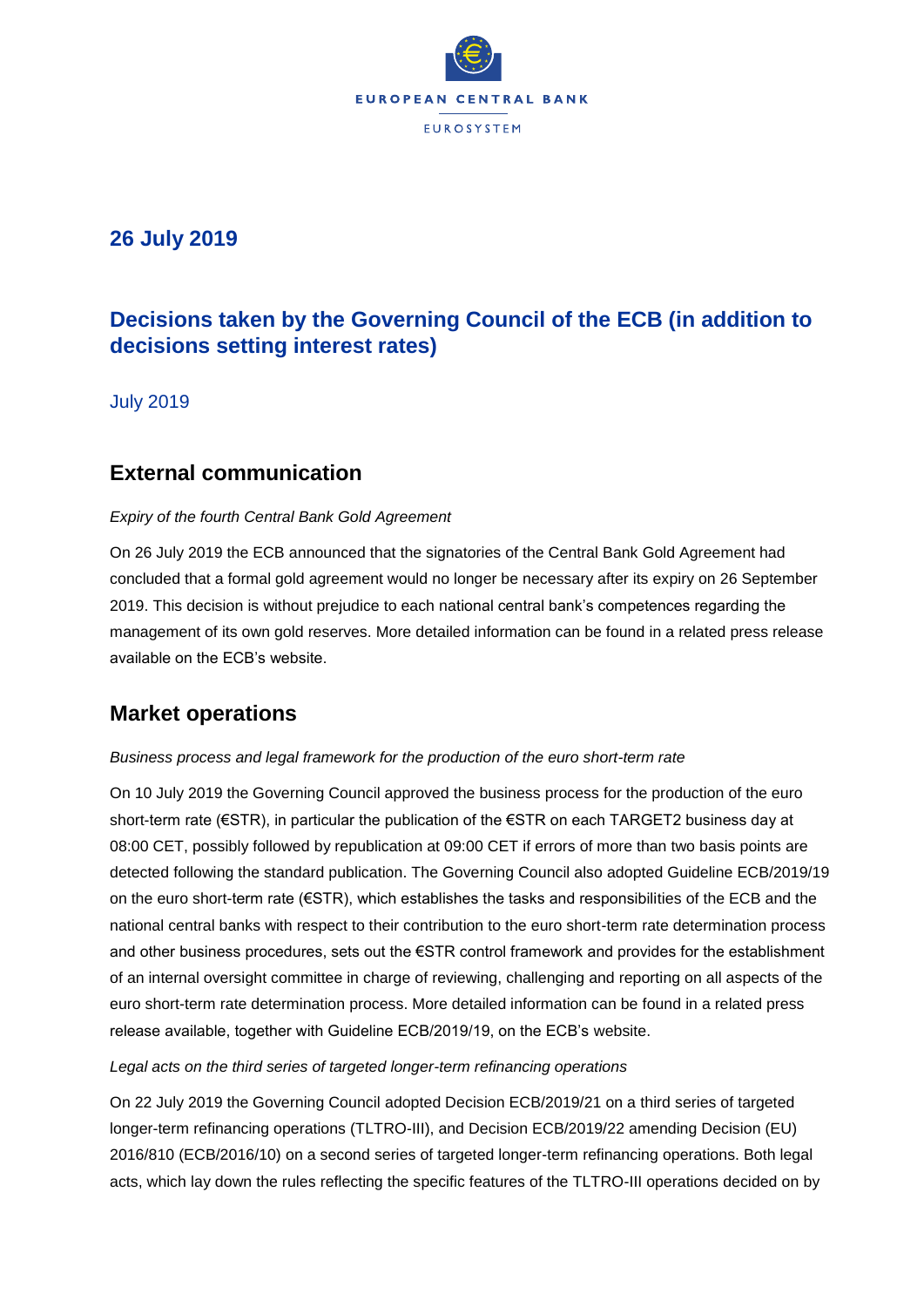the Governing Council in March 2019 and further detailed in June 2019, will be published shortly on the ECB's website.

## **Market infrastructure and payments**

*Eligibility of new links between securities settlement systems for use in Eurosystem credit operations*

On 4 July 2019 the Governing Council approved one new direct link (from Clearstream Banking AG (CBF)-CASCADE to BOGS) and three new relayed links (from CBF-CREATION via Clearstream Banking S.A. (CBL) via CBF-CASCADE to BOGS, from CBL via CBF-CASCADE to BOGS, and from LuxCSD via CBF-CASCADE to BOGS) as eligible for use in Eurosystem credit operations. The updated list of eligible links is available on the ECB's website*.*

# **Advice on legislation**

*ECB Opinion on national legislation to be adopted for the purpose of establishing close cooperation between the European Central Bank and Hrvatska narodna banka*

On 8 July 2019 the Governing Council adopted Opinion CON/2019/25 at the request of Hrvatska narodna banka, on behalf of the Croatian Minister for Finance.

*ECB Opinion on the payment of funds to uninformed holders of subordinated bonds and minority shareholders who held shares in banks in which the Republic of Slovenia had a majority shareholding affected by Banka Slovenije's extraordinary measures*

On 9 July 2019 the Governing Council adopted Opinion CON/2019/26 at the request of the President of the Slovenian National Assembly.

*ECB Opinion on the conversion of Swiss franc loans in Slovenia*

On 18 July 2019 the Governing Council adopted Opinion CON/2019/27 at the request of the National Assembly of the Republic of Slovenia.

## **Corporate governance**

### *Appointment of ECB representatives to the Supervisory Board*

On 10 July 2019 the Governing Council appointed, based on the outcome of a competitive process, Edouard Fernandez-Bollo, Kerstin af Jochnick and Elizabeth McCaul as ECB representatives to the Supervisory Board of ECB Banking Supervision, each for a non-renewable term of five years, of which the Supervisory Board, the European Parliament, the European Commission and the EU Council were subsequently informed. A related press release is available on the ECB's website.

*Amendment to the Conditions of Employment for the staff of the European Central Bank*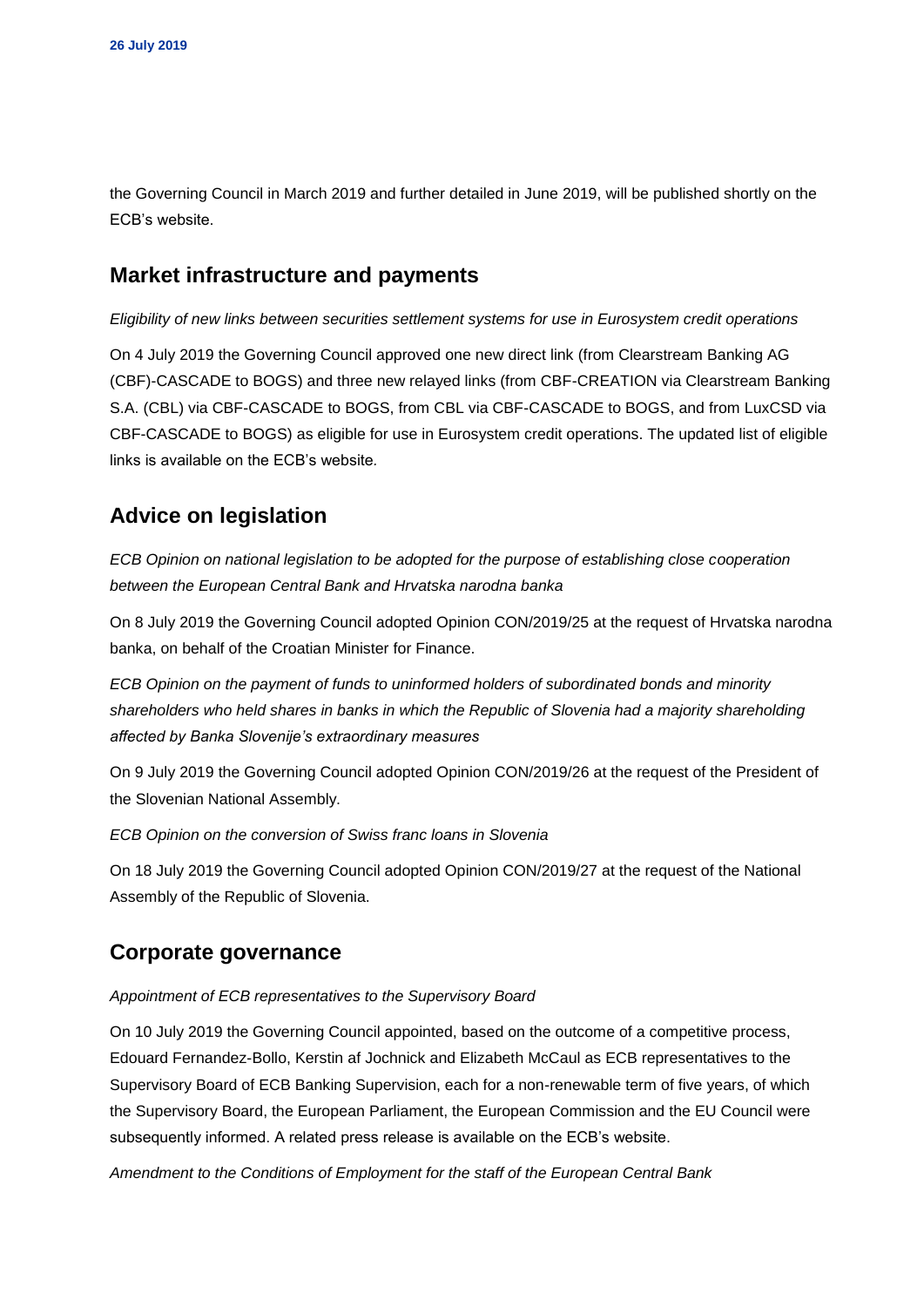On 23 July 2019 the Governing Council adopted Decision ECB/2019/NP20 amending the Conditions of Employment for Staff of the European Central Bank and the Conditions of Short-Term Employment as regards selection and appointment. The amending Decision introduces some clarifications on core principles and criteria governing access to employment at the ECB and appointments to ECB positions and, inter alia, a confirmation period for internal appointments to managerial positions. The Conditions of Employment are available on the ECB's website.

### *Acting Chair of the Market Infrastructure Board*

On 23 July 2019 the Governing Council appointed Mr Ulrich Bindseil, Director General Market Operations, as Acting Chair of the Market Infrastructure Board (MIB), from 1 August 2019 until he formally takes up the position as Director General Market Infrastructure and Payments and Chair of the MIB.

*Opinion of the Governing Council of the European Central Bank on a Council recommendation on the appointment of the President of the European Central Bank*

On 24 July 2019 the Governing Council adopted Opinion CON/2019/28 at the request of the President of the European Council.

#### *Membership of the ECB Ethics Committee*

On 24 July 2019 the Governing Council appointed Ms Virginia Canter, currently Chief Ethics Counsel of a non-governmental organisation, as a member of the ECB Ethics Committee for a term of three years (renewable once). Ms Canter replaces Mr Jean-Claude Trichet, whose second term ends on 31 July 2019. The Committee will subsequently designate its Chair.

## **Statistics**

*ECB Decision on the procedure to be followed by the Eurosystem for the recognition of Member States whose currency is not the euro as reporting Member States under Regulation (EU) 2016/867 on the collection of granular credit and credit risk data* 

On 18 July 2019 the Governing Council adopted Decision ECB/2019/20 on the procedure for recognising non-euro area Member States as reporting Member States under Regulation (EU) 2016/867 on the collection of granular credit and credit risk data. The Decision, which will be published in due course on the ECB's website, specifies the procedures to be followed by the ECB relating to expressions of interest by non-euro area Member States to become reporting Member States under Regulation ECB/2016/13, its assessment of these expressions of interest, and its recognition of a non-euro area Member State as a reporting Member State. The Decision also lays down the procedures to follow in case of suspension or termination of such recognition, as well as the conditions for the access to and use of credit data collected under this regime.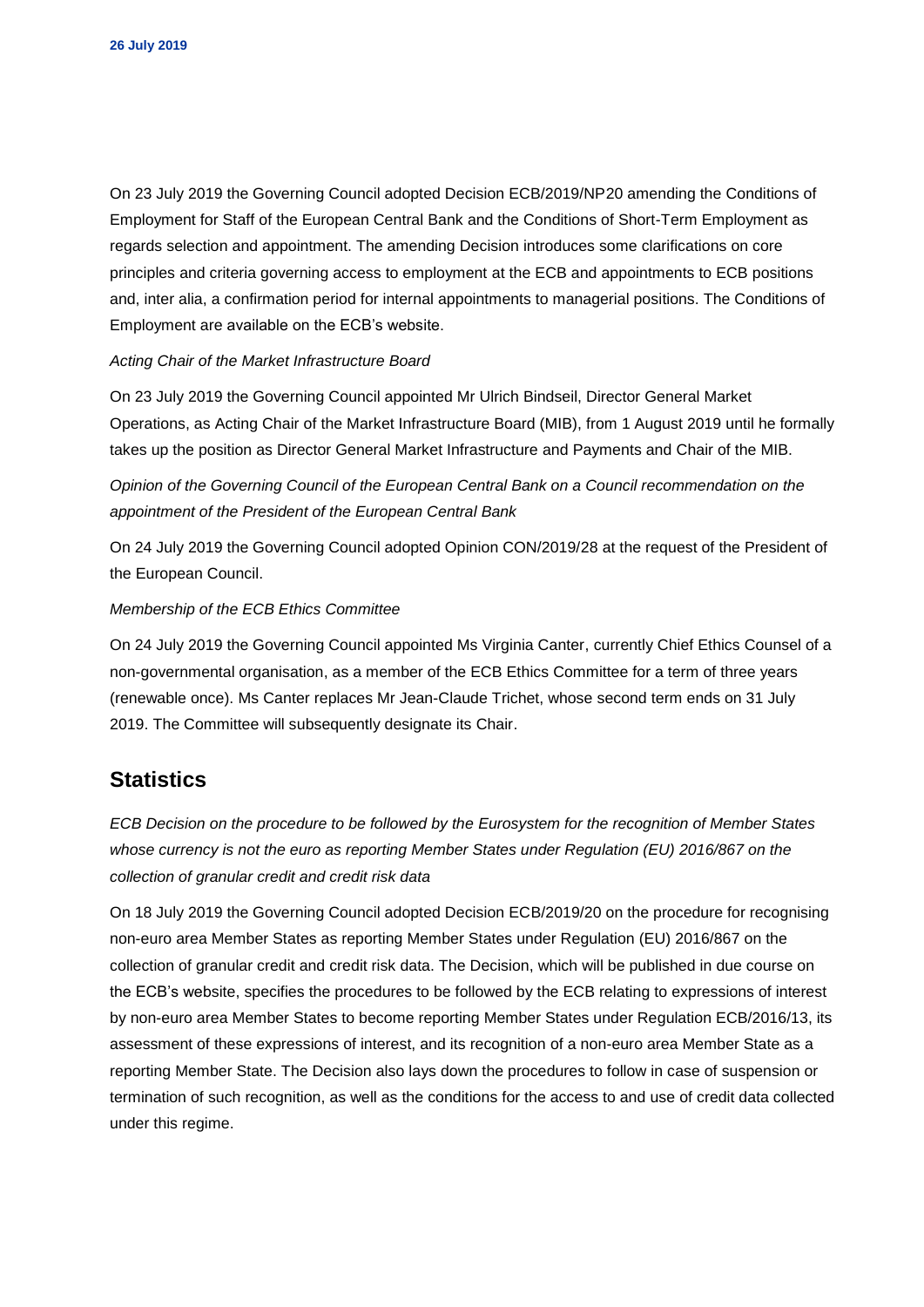## **Banking supervision**

#### *ECB guide to internal models*

On 4 July 2019 the Governing Council did not object to a proposal by the Supervisory Board to publish on the ECB's banking supervision website the risk-type-specific chapters of the ECB guide to internal models, together with the feedback statement following the related public consultation launched in March 2018. The ECB guide to internal models was developed in the context of the targeted review of internal models (TRIM) project in order to provide transparency on how the ECB understands the regulatory requirements for internal models and how it intends to apply them in a harmonised manner when assessing whether institutions meet these requirements. The risk-type-specific chapters, together with a feedback statement and a press release, are available on the ECB's banking supervision website.

#### *Updated frequently asked questions on Brexit*

On 4 July 2019 the Governing Council did not object to a proposal by the Supervisory Board to publish on the ECB's banking supervision website an updated version of the frequently asked questions (FAQs) on Brexit document. This update inter alia takes into account developments since the last update in August 2018, in particular the extension of the Article 50 Treaty on European Union period until 31 October 2019; provides further information on the approval process related to future third-country branches of banks operating under the Single Supervisory Mechanism in the United Kingdom; and states that 30 June 2022 will be the deadline for all Brexit-related transitional arrangements for internal models to be in place. The updated FAQs are available on the ECB's banking supervision website.

## *Compliance with EBA Guidelines for the estimation of loss given default appropriate for an economic downturn*

On 16 July 2019 the Governing Council did not object to a proposal by the Supervisory Board to notify the European Banking Authority (EBA), for significant institutions under its direct supervision, of the ECB's intention to comply with the EBA Guidelines of 6 March 2019 for the estimation of loss given default appropriate for an economic downturn (EBA/GL/2019/03), by their latest date of application, currently set by the EBA as 1 January 2021.

#### *Compliance with EBA Guidelines on disclosure of non-performing and forborne exposures*

On 17 July 2019 the Governing Council did not object to a proposal by the Supervisory Board to notify the EBA, for significant institutions under its direct supervision, of the ECB's intention to comply with the EBA Guidelines on disclosure of non-performing and forborne exposures (EBA/GL/2018/10) as of 31 December 2019.

#### *Results of the comprehensive assessment for Nordea Bank Abp*

On 17 July 2019 the Governing Council did not object to a proposal by the Supervisory Board to publish the results of a comprehensive assessment for Nordea Bank Abp (Nordea) conducted in 2018 and finalised in 2019. The comprehensive assessment followed Nordea's decision to relocate its headquarters